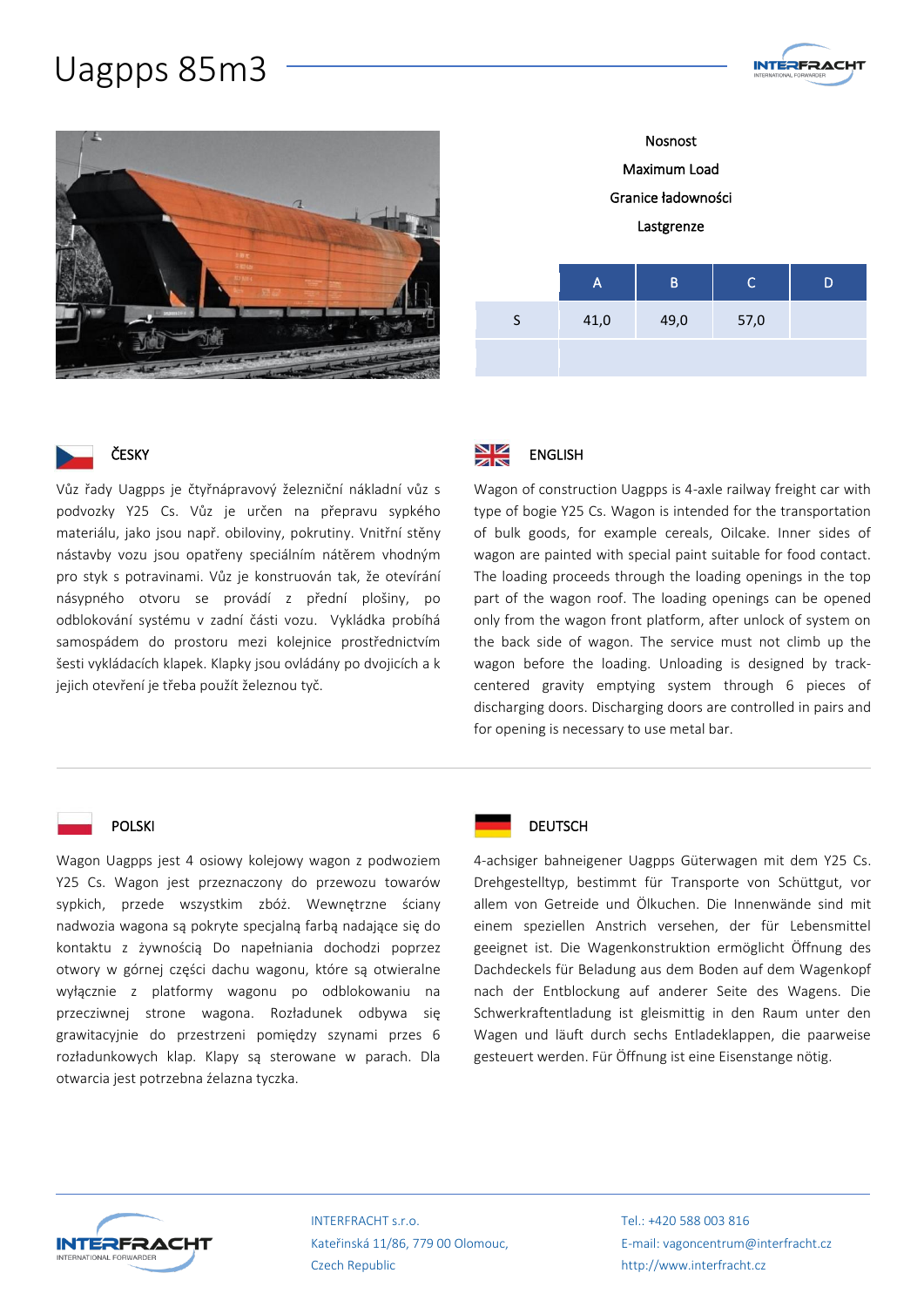# Uagpps 85m3



### Technické parametry / Danne techniczne / Technical details / Technische Daten

| Ložný objem / Objętność ładunkowa / Load volume / Laderaum                                                                                                                                         | $85 \text{ m}^3$   |
|----------------------------------------------------------------------------------------------------------------------------------------------------------------------------------------------------|--------------------|
| Délka přes nárazníky / Długość całkowita / Length over buffers / Länge über Puffer                                                                                                                 | 15 290 mm          |
| <b>Hmotnost prázdného vozu</b> / Waga własna wagonu / Net weight / Eigengewicht                                                                                                                    | Max 23 000 kg      |
| <b>Počet výsypných otvorů</b> / Ilość zsypowych otworu / Number of discharge openings / Anzahl des<br>Entladetrichter                                                                              | 6                  |
| Výška výsypného otvoru nad TK / Wysokość otworu wysypowego nad stępką szyny / Height of discharge<br>opening above the upper surface of the rails / Höhe der Auslaufrutsche über Schienenoberkante | 570 mm             |
| Max. rychlost / Prędkość maksymalna / Max. speed / Höchstgeschwindigkeit                                                                                                                           | $120 \text{ km/h}$ |
| Násypný otvor / Zasypny otwor / Loading opening / Beladeöffnung                                                                                                                                    | 2 200 x 510 mm     |
| <b>Délka pro kolejovou váhu</b> / Length of wagon for rail scale / Länge für eine Schienenwaage / Dlugość dla<br>wagi kolejowej                                                                    | 11 800 mm          |





INTERFRACHT s.r.o. Kateřinská 11/86, 779 00 Olomouc, Czech Republic

Tel.: +420 588 003 816 E-mail: vagoncentrum@interfracht.cz http://www.interfracht.cz